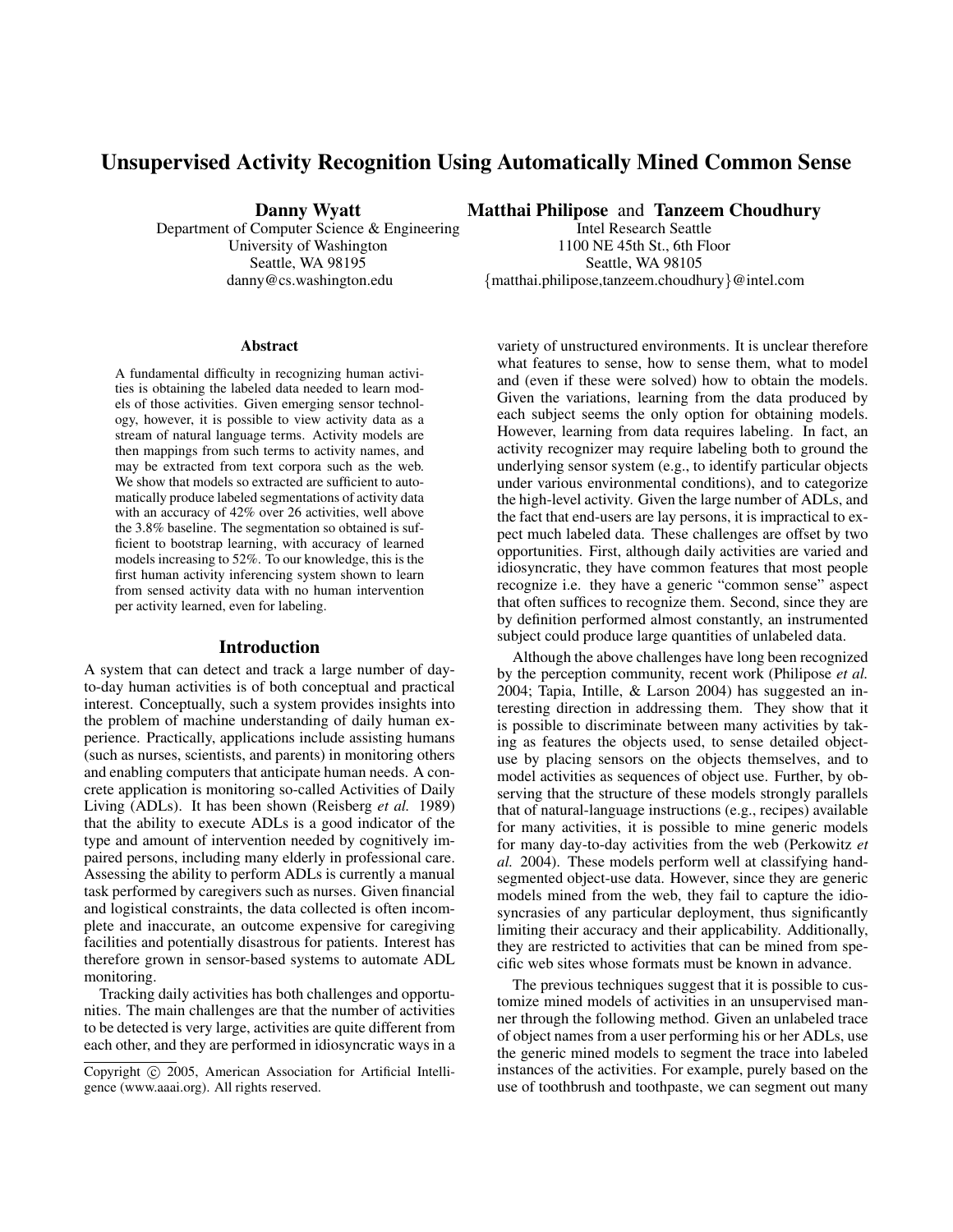instances of brushing teeth. Next, use the labeled instances to learn custom models of the activity from data. For example, we can learn the typical order in which the user uses objects while brushing, duration of use, and whether they use other objects such as mouthwash and floss.

In this paper, we show how to realize the above strategy. We describe techniques for mining simple but usefully discriminative models of arbitrary object-based activities (not just those activities for which explicit step-by-step instructions are known to be available) from the web, for applying the models to segment and label object-use traces (thereby avoiding the need for hand-segmentation), for using these segments effectively to learn detailed models of activities, and for controlling the precision and accuracy of the classifications produced by these models. We analyze the effectiveness of our techniques using measured data from nine people performing 26 ADLs in a real home. Even with a modest amount of unlabeled data, learning results in improved models: overall classification accuracy rises by roughly 25%. To the best of our knowledge, this is the first description of how to learn labeled models of human physical activity *from sensor data* with no human intervention per activity, even for labeling.

## Related Work

A variety of "semi-supervised" learning techniques have been proposed for reducing the amount of labeling required. For example, co-training (Blum & Mitchell 1998) supports bootstrapping from sparsely labeled data. Active learning (Lewis & Gale 1994) and automated feature selection algorithms (Guyon & Elisseeff 2003) can focus labeling on the most profitable instances. Autonomous development (Thrun & Mitchell 1995) automatically develops labeled models via natural multi-modal interactions with humans. Fernyhough, Cohn, & Hogg (2000) present a method for unsupervised learning of event models from visual data. These techniques could be applied to ADL learning: for some of the key activities and features, it is quite reasonable to use end-users to obtain sparse labels. However, given the very large number of activities and features that need labeling, we believe that the completely unsupervised approach of bootstrapping from digitized common sense explored in this paper is attractive.

Machine-useable common sense has long been recognized as an enabler of intelligent perception. Proposed approaches range from the Cyc (Lenat & Guha 1990) and Open Mind (Singh *et al.* 2002) projects that have accumulated large human-built common sense repositories to the WebKB (Craven *et al.* 1998), KnowItAll (Etzioni *et al.* 2004), and AskMSR (Brill *et al.* 2001) systems that use statistical data mining techniques to extract information from the web. Although all of these systems extract information on a wide variety of topics, none cast light on how to integrate the extracted information into machine-useable, sensor-based models. On the other hand, our techniques are simple enough that to the extent that any of these systems provide information on the likelihood of object use in activities, we could use their results. We adopt the statistical



Figure 1: Sensors: RFID reader bracelet (left), RFID tagged toothbrush and toothpaste (right), tags circled.

web mining approach since we are interested in economically modeling a very wide variety of activities, but focus on extracting object-use information.

This work improves that of (Perkowitz *et al.* 2004), which shows that models mined automatically from a single instructional web site are quite good at classifying handsegmented activity data gathered from RFID-based sensors. Our work shows how to mine improved models of arbitrary activities from the web as a whole, and how to use the mined models to learn customized models from unsegmented, unlabeled sensor data.

#### Sensors

Figure 1 illustrates the RFID infrastructure that we assume. On the left is a bracelet which has incorporated into it an antenna, battery, RFID reader and radio. On the right are day-to-day objects with RFID *tags* (battery-free stickers that currently cost 20-40 cents apiece) attached to them. The reader constantly scans for tags within a few inches. When the wearer of the bracelet handles a tagged object, the tag on the object modulates the signal from the reader to send back a unique 96-bit identifier (ID). The reader can then ship the tag ID wirelessly to other ambient computing devices which can map the IDs to object names. We currently assume that subjects or their caregivers will tag objects; we have tagged over a hundred objects in a real home in a few hours. In the future it is conceivable that the tags will be integrated into objects by their manufacturers, as barcodes are today. The infrastructure is the same as that in (Perkowitz *et al.* 2004), except that we have replaced the glove required in that work with a bracelet, a step crucial for acceptance in the ADL application.

#### Mining Models from the Web

Given a set of activities  $A$ , we seek to mine from the web a set of objects  $O$  used for each activity  $a$  in  $A$  and their associated usage probabilities  $p(o \in O | a \in A)$ . Our mining proceeds in four distinct steps. First, for each activity in A, we identify web pages that describe that activity being performed. Second, having identified these pages, we then extract from the pages phrases that describe the objects used during the performance of the activity. Third, once the set of pages and phrases have been found, co-occurrence statistics for the pages and phrases are used to estimate the object-use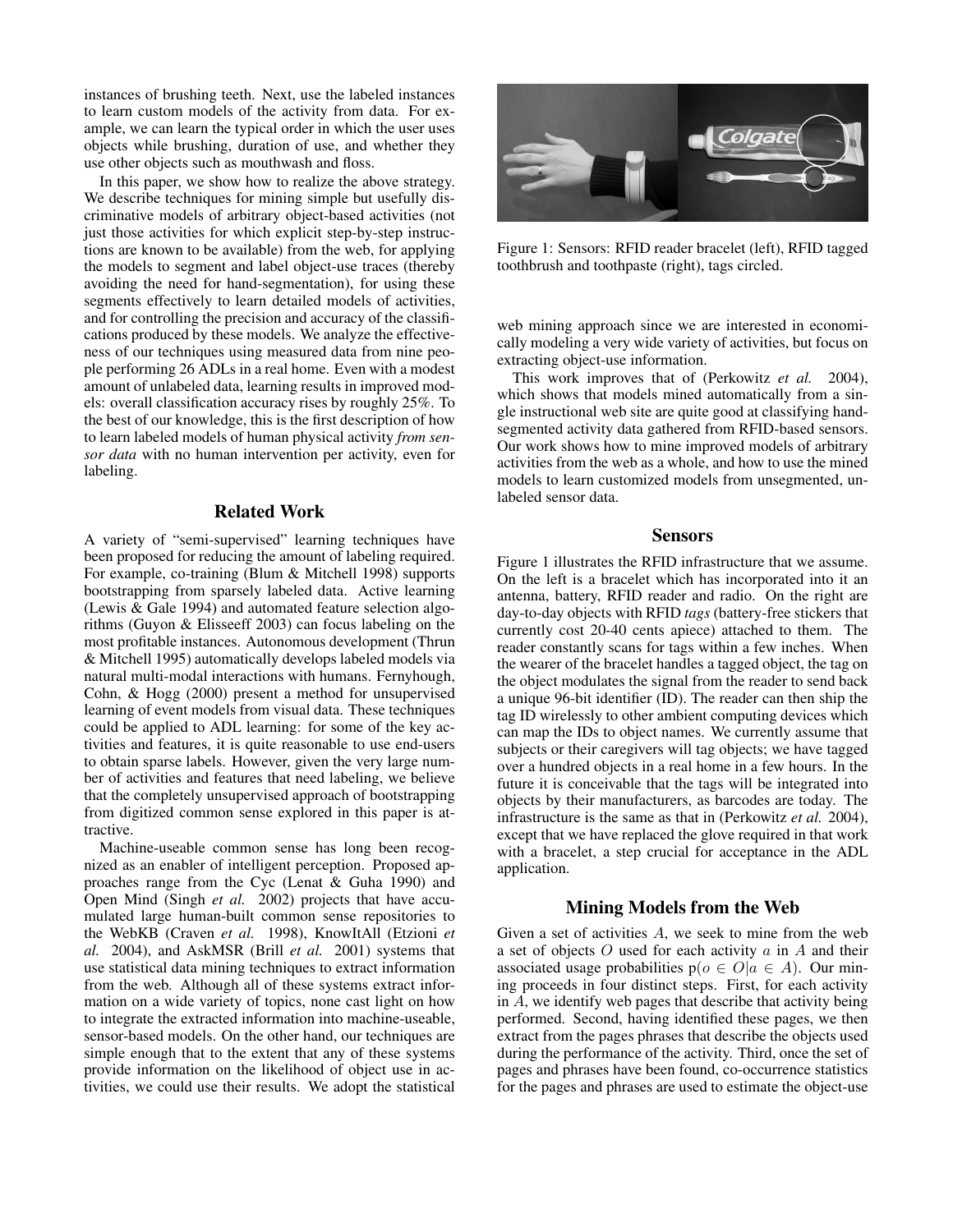probabilities. Finally, we use the mined information to assemble a Hidden Markov Model (HMM) capable of recognizing activities in traces of object data. Each of these steps is described in more detail in the subsections below.

Altogether, the mining process corresponds to the intuition that textual descriptions of human activities reflect realworld performances of those activities, both in contents and statistics.

### Identifying pages describing activity performances

In order to identify the objects used in an activity it is not sufficient to find only the pages that mention the activity, but rather the subset of those pages that contain detailed descriptions of the activity being performed. Specifically, we seek only pages that provide instructions on how to perform an activity. Identifying this subset is a problem known as genre classification. Genre classification is different than traditional topical text classification in that it attempts to determine a document's genre *independently* of the document's topic (Karlgren & Cutting 1994; Kessler, Numberg, & Schutze 1997; Dewdney, VanEss-Dykema, & MacMillan ¨ 2001). Where topic is the subject of the document, genre is the type of information provided about the topic. For example, in our case, the genre of the documents we want is "instructional" or "how-to's", while the topic of a document is the activity for which the document provides instructions.

The first step in our genre discrimination is to use a search engine and its ranking function to identify an initial set of candidate pages by querying for the activity name combined with a genre discriminating phrase. We use Google as our search engine and "how to" as our discriminating phrase. We retrieve  $P$ , the top  $z$  pages returned by the search engine for our query, and seek to find  $\tilde{P}$ , the subset of  $P$  containing only pages in the instructional genre. The simplest approach, of course, is to assume that  $P = \tilde{P}$ , but we achieved better recognition accuracy by building a specialized genre classifier that further refined P.

We experimented with a variety of text features and three classification algorithms (C4.5, Naive Bayes, and Support Vector Machines), measuring their performance only in terms of their classification accuracy. We used a training set of 352 labeled web pages, evenly divided between positive and negative examples, and a test set of 100 labeled pages (also evenly split). This is the only supervision that our system requires. The SVM performed best, with a feature vector comprising TF-IDF (Manning  $&$  Schütze 1999) scores for the top 1,000 words in the corpus as well as (after (Finn & Kushmerick 2003)) normalized counts of the parts of speech appearing in a document. When applying the classifier to a set of new pages, we compute the top 1,000 words across both the 352 training examples as well as the pages in the new set and then retrain the classifier using the newly constituted feature vectors of the training data.

## Identifying objects

For each page  $p$  in  $\overline{P}$ , we identify the set of objects mentioned in p. To identify the terms that denote objects, we must ensure that the terms identified are used as nouns (e.g.

the verb sense of "pan" is excluded), that the nouns identified are tangible objects or substances (e.g. "corporation" is excluded), and that noun modifiers are maintained when appropriate (e.g. "paper towel" is extracted as a single term). To this end, we tokenize each page into sentences, tag each word in a sentence with its part of speech (POS), and then chunk each sentence into its constituent phrases. Then, we take only the noun phrases from the page and trim each noun phrase to at most its four final nouns. We then iteratively remove leading nouns until we find a phrase that is categorized as an object or substance in WordNet (Fellbaum 1998). We call this phrase an *extraction*. For each extraction of object  $o_i$  in page  $p$ , we compute a score  $w_{i,p} = p(\text{object}|\text{noun})p(\text{noun})$ —the probability that the extraction denotes a physical object. p(noun) is the probability (assigned by the POS tagger) that the last word of the phrase has noun as its POS. For each sense of a word, WordNet contains usage counts from a sample corpus. We use these statistics to compute  $p(\text{object}|\text{noun})$  = # occurrences of noun senses categorized as objects or substances  $\frac{1}{4}$  occurrences of all noun senses  $\frac{1}{4}$  occurrences of all noun senses  $\frac{1}{4}$ deriving this extraction weight from a distribution over word senses, we avoid having to disambiguate a word's sense while favoring (literally) the common sense. Note that since each object can be extracted multiple times from a single page and each extraction has its own weight, it is possible for a single object to have several weights on one page. We use the mean of these weights as the aggregate score,  $\hat{w}_{i,p}$ , for object  $o_i$  on page p.

### Computing object use probability

We set the probability  $p(o_i|a) = \frac{1}{|\tilde{p}|} \sum_p \hat{w}_{i,p}$ —the fraction of pages in which  $o_i$  appears, weighted by its average extraction score on each page. For comparison, we also consider the unweighted fraction (setting all  $\hat{w}_{i,p} = 1$ ), and the *Google Conditional Probability* (Perkowitz *et al.* 2004),  $\text{GCP}(o_i) = \frac{\text{hitcount}(\text{object activity})}{\text{hitcount}(\text{activity})}$ , where hitcount(q) is the number of pages returned as matches for the query q.

### Assembling the models

From the mined information, we assemble an HMM, M, that has the traditional 3 parameters: the prior probabilities for each state  $\pi$ , the transition probability matrix T, and the observation probability matrix B. We define one state for each activity in A and use the set of objects mined (or a subset of it) as the set of observations.

We set the observation probabilities to normalized values of the mined probabilities:  $B_{ji} = p(o_i|a_j)$ .  $\pi$  is set to a uniform distribution over activities. For  $T$ , we assume an expected duration  $\gamma$  for any activity and set all self-transition probabilities  $T_{jj} = 1 - \frac{1}{\gamma}$ . We distribute the remaining probability mass uniformly over all transitions to other activities.  $\gamma$  can be set based on observational evidence or to a value that maximizes the likelihood of some training data. Since we want to learn our model without supervision, we set  $\gamma$  to an initial value of 5 for all of our experiments. Subsequent experiment revealed accuracy to be robust across many values of  $\gamma$ .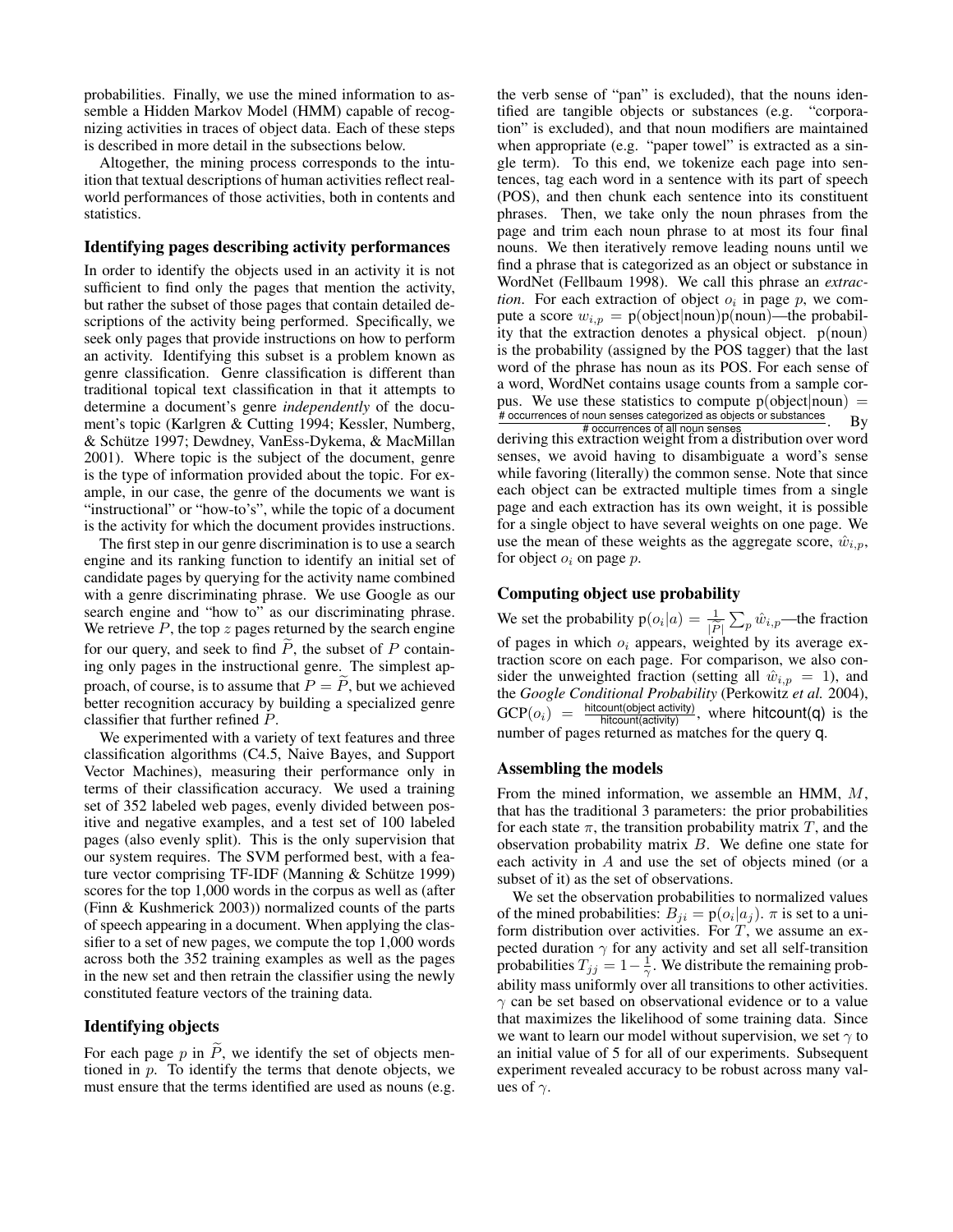# Learning with the Mined Model

Given a set  $E$  of unlabeled traces (a trace is a sequence of names of sensed objects), we can use our mined model as a basis for learning a model customized for the person or persons who produced E. To train this customized model from the generic model  $M$ , we first apply the Viterbi algorithm to find the Maximum a Posteriori labeling of  $E$  according to M. We then compute the Maximum Likelihood (ML) observation probabilities according to the labeled trace. For all states that appear in the labeled trace, we replace their observation probabilities with the learned ML probabilities. For states that do not appear in the labeled trace we leave their observation probabilities set to the mined probabilities.

# Ranking Segmentation and Grouping Classification Results

Accuracy may not be what all applications using the segmentation require. In particular, for some applications it may be useful to increase the *precision* of the classification by only selecting those examples that are labeled with high confidence. To this end, we compute a confidence score c for a labeled segment  $(a_j, o_1 \dots o_n)$  as  $c =$  $\sqrt[n]{\pi_j p(o_1|a_j) \prod_{i=2}^n p(o_i|a_j) T_{jj}}$ , which is essentially the likelihood that the observations  $o_{1...n}$  were generated by a length-n path starting in state  $a_i$  and self-transitioning  $n - 1$  times. We normalize this likelihood for the length of the segment by taking the geometric mean. We expect that segments that are faithful to the model will have high values of c. Given a confidence threshold  $t_c$ , we can return only those segments with  $c > t_c$ . Higher values of  $t_c$  will therefore increase precision (the fraction of classifications that are correct), typically at the expense of recall (the fraction of correct classifications returned).

In some cases, an application may be content with a classification that puts a particular segment into a class of a few "similar" activities, such as "cleaning the kitchen" and "cleaning the microwave". If the system is able to provide sufficient resolution, then it can increase its accuracy since it no longer needs to distinguish between these similar activities.

Under our model, activities are characterized as distributions over objects. Thus, any technique for comparing probability distributions can be used to compare activities. We use the Kullback-Leibler (KL) divergence between two activities  $a_i$  and  $a_k$  as a measure of the similarity of  $a_k$  to  $a_j$ . Given a similarity threshold  $t_s$ , if a model extracts a segment with label  $a_i$ , then we also declare the segment to be a match for all activities  $a'$  that are within a KL-distance  $t_s$  from  $a_j$ .

# Evaluation Methodology

Our evaluation seeks to understand whether:

- Our model mining techniques work. Can we indeed use mined models to segment and label real activity trace data with significant accuracy?
- Bootstrapping learning with the segments labeled by the mined models works. Are the new models we learn significantly more accurate than the mined ones?
- Our selectivity (ranking and grouping) measures work. How do precision and recall trade off when we vary parameter  $t_c$ ? Are the activity groupings produced by varying  $t_s$  intuitive?
- Various aspects of our design (techniques and parameter values) had impact. How much do the steps in model mining contribute, and how do they compare to simpler approaches? How does the choice of self-transition affect performance?

For activity traces, we used data from a deployment of over 100 RFID tags deployed in a real home. The data was collected well before the current work was initiated. Objects as diverse as faucets and remote controls were tagged. The data was collected over a period of six weeks, but each subject took a single 20 to 40 minute session to generate their data. We had 9 non-researcher subjects with a wearable RFID reader perform, in any order of their choice, 14 ADLs each from a possible set of 65; in practice they restricted themselves to the 26 activities listed in Table 1. The subjects were instructed to perform the activities consecutively, to avoid interleaved activities. They kept a written log of the order in which they performed the tasks; we used this log and perusal of the data stream to establish the ground truth for our experiments. Each subject produced a trace of observations (tag readings), which we recorded and analyzed offline. To establish ground truth, we segmented and labeled the data by hand; in particular, we labeled each observation in the incoming traces with the activity that generated it. These manual labels are only used for evaluation.

Unfortunately, it is not feasible to perform a direct comparison to the earlier techniques from (Perkowitz *et al.* 2004). We defer such comparison to a more comprehensive study. Those techniques sought to create activity models with multiple states per activity and then evaluated those models on traces that were hand-segmented into single activity episodes. Additionally, because their models were mined from a single web site they had to manually map their models to the activities found in their data (sometimes mapping multiple mined activities to a single true activity) as well as map mined object names to tag names. Our method has a strict one-to-one match between mined activity models and true activities, and because we discover far more objects per activity we do not need to map any tag names to mined names. Our system requires no additional input beyond the natural language names of activities and tags.

#### **Results**

Efficacy of Mining and Learning To test our mining techniques, we used the composite mined model to segment and label the 9 traces. We define the *overall accuracy* of the trace as the number of observations whose inferred label matched ground truth (true positives,  $n_t$ , divided by the total number of observations  $N$ ). We define the accuracy with respect to each activity  $a_j$  as  $n_{t,j}/N_j$ , where  $n_{t,j}$  is the number of observations inferred correctly to have been generated by activity  $a_j$ , and  $N_j$  is the total number of observations hand-attributed to  $a_i$ .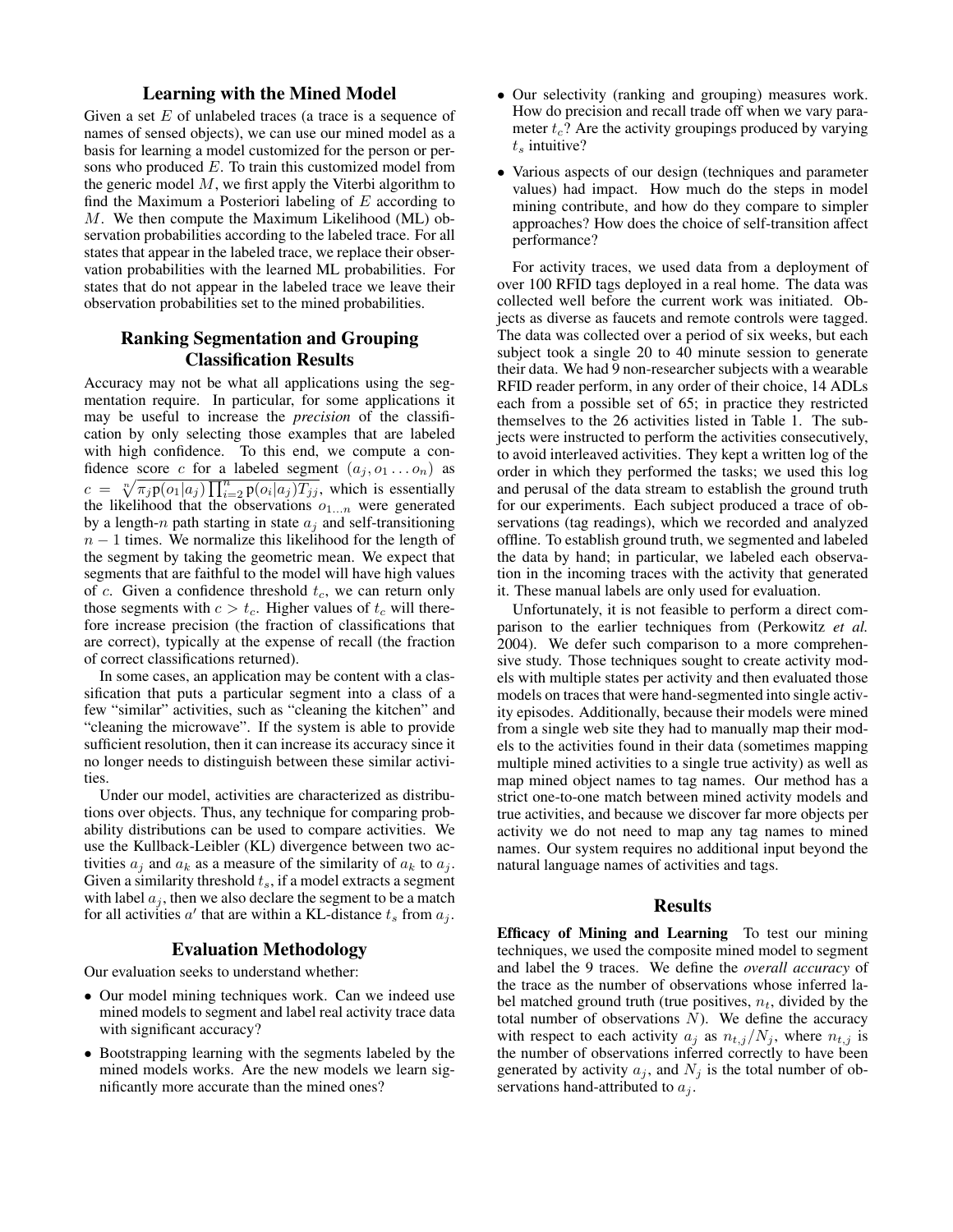

Table 1: Activities performed



Figure 2: Per activity accuracies, mined (left) vs. learned (right) models. Letters correspond to Table 1.

To test our learning techniques, we used leave-one-out cross validation. We first segmented and labeled the traces using the mined models. We then successively left out one of the nine traces, used the remaining eight to learn new activity models, and then labeled the left out trace using the learned models. At the end of this process, we counted correct labels for each left-out trace and calculated overall and per-activity accuracy as before.

Since each trace comes from a different user, the learned model is not customized to a single individual. Rather, it is customized to the environment—the set of available objects. This is akin to learning a model for a specific household. Liao, Fox, & Kautz (2005) have shown that learning models from different individuals can improve activity recognition for a new individual, and we expect accuracy to improve even more for the case where all of the training data comes from a single person.

Figure 2 summarizes the results. The rightmost pair of bars compares the overall accuracy of the mined models (left bar) and learned models (right bar). With purely mined models, we achieve an accuracy of 42%. With learning, accuracy goes up to 52%. Two limits are worth noting here. First, given that we have 26 activities, random labeling would achieve roughly 3.8% accuracy. Thus, both mined and learned models are quite strong predictors. Further, even with the modest amount of unlabeled data to learn from (it is not unreasonable to posit that a future system could have many hundreds of instances of each activity), the learning

can improve significantly upon the commonsense models. Second, when we used the manual labels to learn a model from the traces and tested it on the same traces (again using leave-one-out validation), we achieved an accuracy of 73%. The performance of unsupervised, mined-model labeling is thus not too far from that of supervised labeling.

Although learned accuracy is better than mined accuracy for most activities, it is worse in some cases. This is partly because accuracy is sometimes gained at the cost of precision, and partly because in some cases we do not have much data on which to learn. In the case of solitaire, for example, these two factors combine: the traces contain only one instance of playing solitaire, and the mined models imprecisely label a number of segments (including half the observations in the correct one) as solitaire. The mined model thus gets a 50% score, whereas the learned model (biased towards the incorrect examples produced) gets a zero. To mitigate bad examples, we attempted to use for learning only examples with high confidence; unfortunately, this resulted in *worse* results after learning. Essentially, filtering results in even fewer good examples getting to the learner. On examining the data, we believe that although not filtering allows many more bad examples to be input to the learner, the bad ones are much less correlated than the good ones. Of course, with sufficient unlabeled data, even restricting to high-confidence examples will yield enough examples.

Table 2 shows the complete  $26\times26$  confusion matrix. The entry in row  $i$ , column  $j$  represents the number of times an observation with ground truth label  $i$  was labeled as activity j. The numbers in parentheses are counts for the learned model, where they differ from the mined models; numbers for the latter are not parenthesized. Three points are worth nothing. First, the diagonal numbers for the learned matrix are significantly better than for the mined ones. Second, the off-diagonal behavior does not show a discernible trend: the learned models do not systematically avoid certain confusions. Finally, the problem mentioned above with playing solitaire is illustrated: we have many more false positives than true ones.

Efficacy of Selectivity Parameters Figure 3 shows how effective the confidence threshold  $t_c$  is in trading off precision for recall over all activities when labeling and thresholding is performed with the mined models alone, the learned models alone, and a combination of learned and mined models. Recall that when confidence thresholding is enabled, we only classify as a match those segments labeled with confidence greater than  $t_c$ . Precision in this context is therefore the ratio of the number of correct classifications that are above threshold to the total number of classifications above threshold. Recall is the ratio of the number of correct classifications above threshold to the total number of correct classifications we produce. The lower the recall, the more correct classifications we "waste".

The figure shows that thresholding on label likelihood has mixed results. With mined models, it is indeed possible to trade off precision for recall by varying  $t_c$ . For instance, it is possible to achieve 70% precision while only "wasting" 30% of our correct classifications. Unfortunately, the case for us-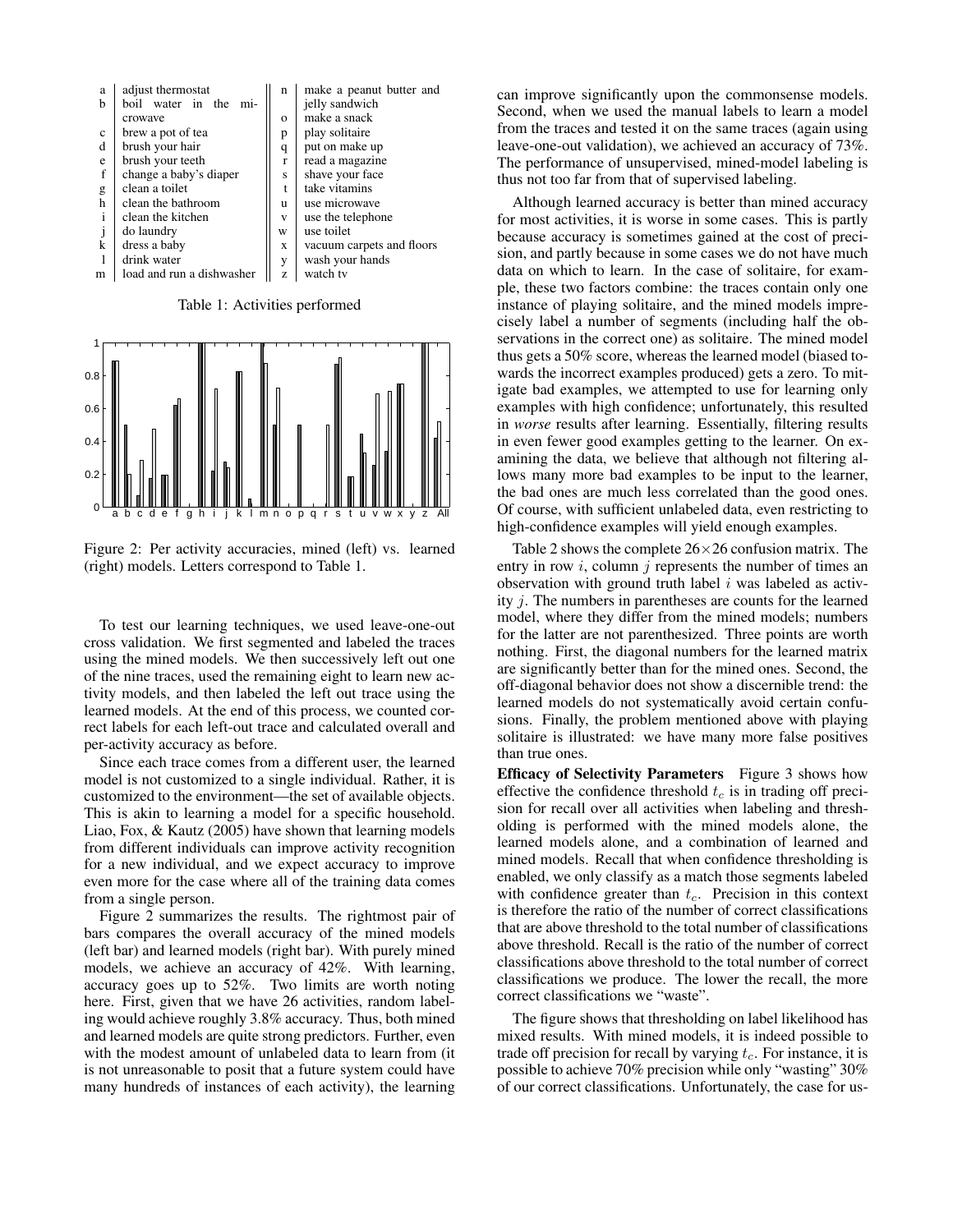|   | a        | b            | $\mathbf{c}$ | d            | e      |            | g        | h          |              |              | k            |          | m            | n            | $\mathbf{o}$ | p            | $\mathbf{q}$ | r            | s            |          | u              | $\mathbf{V}$ | W            | X            | $\mathbf{v}$ | z        |
|---|----------|--------------|--------------|--------------|--------|------------|----------|------------|--------------|--------------|--------------|----------|--------------|--------------|--------------|--------------|--------------|--------------|--------------|----------|----------------|--------------|--------------|--------------|--------------|----------|
| a | 8(8)     | $\mathbf{0}$ | $\mathbf{0}$ | 0            | 0      | 0          | $\Omega$ | 0          | $\Omega$     | 0            | $^{\circ}$   | 0        | 1(1)         | $\mathbf{0}$ | $\mathbf{0}$ | 0            | $\Omega$     | $\mathbf{0}$ | 0            | $\Omega$ | $\mathbf{0}$   | $\mathbf{0}$ | $\mathbf{0}$ | $^{\circ}$   | $\Omega$     | 0        |
|   | $\theta$ | 5(2)         | $\mathbf{0}$ |              |        | 0          | $\Omega$ | 3(8)       |              | 0            |              |          | 0            |              |              | 0            |              | $\Omega$     |              |          |                | 0            |              | $^{0}$       |              |          |
| c | 1(1)     | 8(5)         | 1(4)         | $\Omega$     | 0      | 0          | $\Omega$ | 4(4)       | $\bf{0}$     | $\mathbf{0}$ | $\bf{0}$     | 0        | $\mathbf{0}$ | $\Omega$     | $\Omega$     | $\Omega$     | $\Omega$     | $\bf{0}$     | $\mathbf{0}$ | $\theta$ | $\bf{0}$       | $\mathbf{0}$ | $\Omega$     | $\mathbf{0}$ |              |          |
| d | 3(4)     | $\mathbf{0}$ | $\mathbf{0}$ | 4(11)        |        | 0          |          | 0          | $\mathbf{0}$ | 0(1)         | $\mathbf{0}$ |          | 8            |              | $\Omega$     | 0(2)         | $\mathbf{0}$ | $\mathbf{0}$ | 0(2)         |          | $\Omega$       | $\mathbf{0}$ | 0(3)         | 8            |              |          |
|   |          | $\Omega$     | $\mathbf{0}$ | 15(7)        | 12(12) | 0          | 0        | 8(16)      | $\Omega$     | 0            | 0(1)         | 0        | 4(4)         | 0            | $\bf{0}$     | 14(22)       | $\Omega$     | $\Omega$     | $\Omega$     |          |                | 0            |              | $\Omega$     |              |          |
|   |          |              | $\Omega$     |              | 0      | 31(33)     | $\Omega$ | 0          | $\mathbf{0}$ | 0            | 17(17)       | 0        | $\theta$     | $\Omega$     |              | $^{\circ}$   | $^{0}$       | $\Omega$     | $\mathbf{0}$ |          | $\Omega$       |              |              |              |              |          |
| g | 2(2)     |              | 0            |              |        | 0          | $\Omega$ | 0(3)       | $\mathbf{0}$ | 0            |              | 0        | 7(3)         | $\bf{0}$     | 0            | $\mathbf{0}$ | 0(1)         | $\bf{0}$     | $\mathbf{0}$ | $\Omega$ | $\Omega$       | 0            |              | $\bf{0}$     |              |          |
|   | $\Omega$ |              | $\Omega$     |              |        | $\Omega$   | $\theta$ | 15(15)     | $\Omega$     | 0            |              |          | 0            |              | $\Omega$     | $\Omega$     |              | $\Omega$     |              |          |                | $\Omega$     |              | $\Omega$     |              |          |
|   |          | $\bf{0}$     | $\Omega$     |              | 0      | 0(1)       | $\Omega$ | 9(4)       | 4(13)        | $\mathbf{0}$ | $\mathbf{0}$ | 0        | $\Omega$     |              |              | $\mathbf{0}$ | $\Omega$     | $\mathbf{0}$ |              |          |                | 0            |              | $^{0}$       |              |          |
|   |          |              | $\mathbf{0}$ |              |        | $^{\circ}$ | $^{0}$   | 0(2)       | $\mathbf{0}$ | 8(7)         | $\Omega$     | 0        | 21(20)       | 0            |              | $\Omega$     | $\Omega$     | $\Omega$     |              |          |                | 0            |              | $\Omega$     |              |          |
|   |          |              | $\Omega$     |              |        | 0          | $^{0}$   | 3(3)       | $\mathbf{0}$ | $\mathbf{0}$ | 19(19)       |          | 0            |              |              | $\Omega$     | $\Omega$     | $\Omega$     |              |          | $^{0}$         | 0            | 1(1)         | $\mathbf{0}$ |              |          |
|   |          |              | $\mathbf{0}$ |              |        | $\Omega$   | $\theta$ | 13(5)      | 3(13)        | $^{\circ}$   |              |          | $\Omega$     | $\Omega$     | $\Omega$     | $\mathbf{0}$ | 0(2)         | $\mathbf{0}$ | $\Omega$     | $\Omega$ | $^{\circ}$     | $\theta$     |              | $^{0}$       |              |          |
| m | $\Omega$ | 0(2)         | $\mathbf{0}$ |              |        | 0          |          | $^{\circ}$ | $\bf{0}$     |              |              | 0        | 16(14)       | $\mathbf{0}$ |              |              |              |              |              |          |                |              |              | $\Omega$     |              |          |
|   |          |              | $\Omega$     |              |        |            |          | $\Omega$   | 4(1)         |              | $^{0}$       | $^{(1)}$ | 11(3)        | 31(45)       | 2(5)         |              |              | $\Omega$     | $\bf{0}$     | $\theta$ | 11(8)          | 0            |              | $\Omega$     |              |          |
| o |          | $\Omega$     | $\mathbf{0}$ | $\Omega$     | 0      | 0          | з        | $^{\circ}$ | 14(17)       | 0            |              | 0        | $\mathbf{0}$ | 3(1)         | $\bf{0}$     | 0            | $\Omega$     | $\mathbf{0}$ | $\Omega$     | $\Omega$ | $\mathbf{0}$   | 0            | 0            | $\Omega$     | 0(2)         |          |
|   |          |              | $\Omega$     |              |        |            |          |            | $\Omega$     | 0            |              |          | $\Omega$     |              | $\Omega$     |              | 0(4)         | $\Omega$     |              |          |                | 0            |              | $\Omega$     |              |          |
|   |          | $\mathbf{0}$ | $\mathbf{0}$ | 7(10)        | 0      | 0          |          |            | $\bf{0}$     | 0            |              | 0        | $\Omega$     |              | $\Omega$     | $\Omega$     | $\Omega$     | $\mathbf{0}$ |              |          |                | 0            |              | $\Omega$     |              |          |
|   |          |              | $\Omega$     |              |        | 0          |          |            | $\Omega$     | 0            |              | 0        | $\Omega$     | $\bf{0}$     | $\mathbf{0}$ | 0(1)         | $\mathbf{0}$ | 0(1)         |              |          | $\mathbf{0}$   | $\mathbf{0}$ |              | $\mathbf{0}$ |              |          |
| s | 1(1)     |              |              |              |        |            |          |            | $\Omega$     | o            |              | $\Omega$ |              |              | $\Omega$     | $\Omega$     | $\Omega$     | $\mathbf{0}$ | 20(21)       |          | $\Omega$       | $\Omega$     | 0(1)         | $\Omega$     |              |          |
|   | $\Omega$ | 4(2)         | $\bf{0}$     | $\mathbf{0}$ | 0      | 0          |          |            | $\mathbf{0}$ | 0            | $\bf{0}$     | 11(14)   | $\mathbf{0}$ | $\bf{0}$     | 0            | $\mathbf{0}$ | $\Omega$     | $\bf{0}$     | $\mathbf{0}$ | 5(5)     | 4(6)           | $\bf{0}$     | 0            | $\bf{0}$     |              |          |
|   | $^{0}$   | 4(5)         | $\mathbf{0}$ |              |        | 0          |          |            | $\Omega$     | $\Omega$     |              | 0        | 1(1)         | $\bf{0}$     | $\Omega$     | $\mathbf{0}$ |              | $\mathbf{0}$ |              | $\Omega$ | 4(3)           | $\Omega$     |              | $\Omega$     |              |          |
|   |          |              | $\Omega$     |              |        | 0          | 13       |            |              |              |              |          | 0            |              |              | $\Omega$     |              | $\Omega$     |              | $\Omega$ | $\overline{0}$ | 10(27)       |              | $\Omega$     | $\Omega$     | 11(12)   |
| W | 15(12)   |              | $\Omega$     |              |        |            |          |            |              |              |              | 0        | 8            |              | $\Omega$     | 0(1)         |              | $\mathbf{0}$ |              | $\Omega$ | $\Omega$       | $\bf{0}$     | 15(31)       | $\mathbf{0}$ |              | $\bf{0}$ |
|   |          |              | $\mathbf{0}$ | $\Omega$     |        |            |          |            | 0            |              |              | 0        | 1(3)         | $\mathbf{0}$ | $\Omega$     | $\mathbf{0}$ |              | $\Omega$     |              | $\Omega$ | $^{\circ}$     | $\bf{0}$     | $\mathbf{0}$ | 9(9)         |              |          |
|   |          |              | $\Omega$     | 4(2)         |        |            |          |            |              |              |              |          | 5(6)         |              | $\Omega$     | 5(8)         |              |              |              |          |                | 0            | 5(3)         | $\mathbf{0}$ |              |          |
|   | $\Omega$ |              |              |              |        |            |          |            |              |              |              |          | $\Omega$     |              |              | $\Omega$     |              |              |              |          |                | 0            | $\Omega$     | $\bf{0}$     |              | 35(35)   |

Table 2: Confusion matrix: mined (learned) models. Letters correspond to Table 1.



Figure 3: Precision and recall for varying  $t_c$ 

ing  $t_c$  to control the trade-off is no longer as strong when the threshold is computed using learned models: the P/R curve is flatter, and it has a precipitous dip on the left which we cannot currently explain. An interesting compromise may be to segment with the learned model, then rank the segments so obtained using the mined models (which seem to have good separation properties). As the figure shows, this hybrid solution allows us to trade off precision and recall well *on learned-model-segmented data*.

Figure 4 shows how effective the similarity threshold  $t_s$ is in trading off accuracy (y-axis) for resolution (x-axis). Recall that increasing  $t_s$  groups activities into increasingly larger classes, and classification is over these classes. Since the classifier has to distinguish between fewer classes, it should become increasingly accurate. Of course, having fewer classes implies that random guessing would also do better. This average accuracy may be viewed as an inverse measure of "resolution": high baseline accuracy implies



Figure 4: Accuracy vs. baseline for varying  $t_s$ 

fewer classes distinguishable. Instead of charting how accuracy changes with  $t_s$ , therefore, we find the new classes for each new value of  $t_s$ , calculate the baseline accuracy for this class, and plot overall accuracy vs. baseline accuracy. Accuracy rises fairly quickly at low values of  $t_s$ , indicating that KL-distance may be a good metric for grouping activities. It is possible, for instance, to achieve 80% overall accuracy when random guessing would only achieve 20%. More qualitatively, the system is quite successful at grouping "similar" activities. For instance, setting  $t_s$  to 1 groups "brew a pot of tea" with "boil water in a microwave", "wash your hands" with "use the toilet", and (perhaps more questionably) "use the toilet" with "clean the toilet".

Impact of Web Mining and Parameter Choices To determine whether some of the more sophisticated aspects of our web-mining scheme are warranted, we performed four experiments comparing overall activity recognition accuracy. (1) We compared models generated using all 50 pages